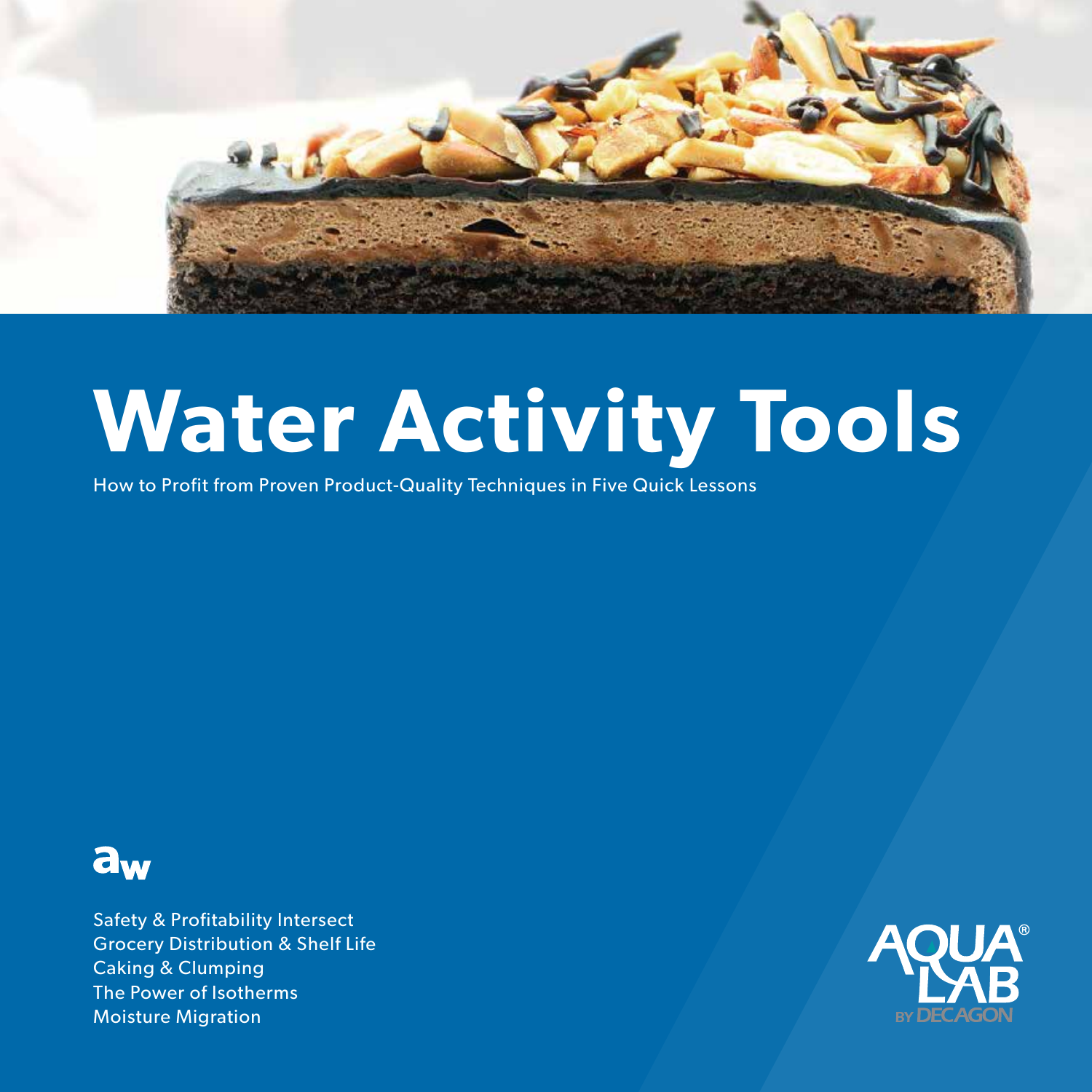# **The Importance of Understanding Water Activity**

It doesn't cost much to add water to your product. Unless you add the wrong amount, then water can get very expensive.

Add too much and your product will mold on the shelf.

Get the proportions wrong, and your product could lose its characteristic texture.

Combine two ingredients with incompatible water levels and you might get a clumpy mess that gums up the factory machinery.

Store a combination of ingredients at unstable moistures and you'll possibly end up with an ingredient so hard and dried up that it breaks a customer's tooth and causes a lawsuit.

For a cheap ingredient, water can cause a lot of expensive headaches.

Many manufacturers try to get a handle on the problem by measuring moisture content. They burn up a lot of product to get a measurement that can't answer their questions. That's because quantity doesn't tell you much about quality.

Water activity measures the energy status of the water in the product. Moisture content merely tells you how much water is in the product--water activity tells you what that water is doing and what it will do as the product sits on the shelf.

When you measure water activity, you get a fast, accurate, and powerful measure of water quality. You start to see the whole picture.

And when you see the whole picture, water once again becomes the cheapest ingredient in your product.

The scenarios included in this booklet are real stories. The names have been changed to protect the individuals and the businesses and are shared with permission.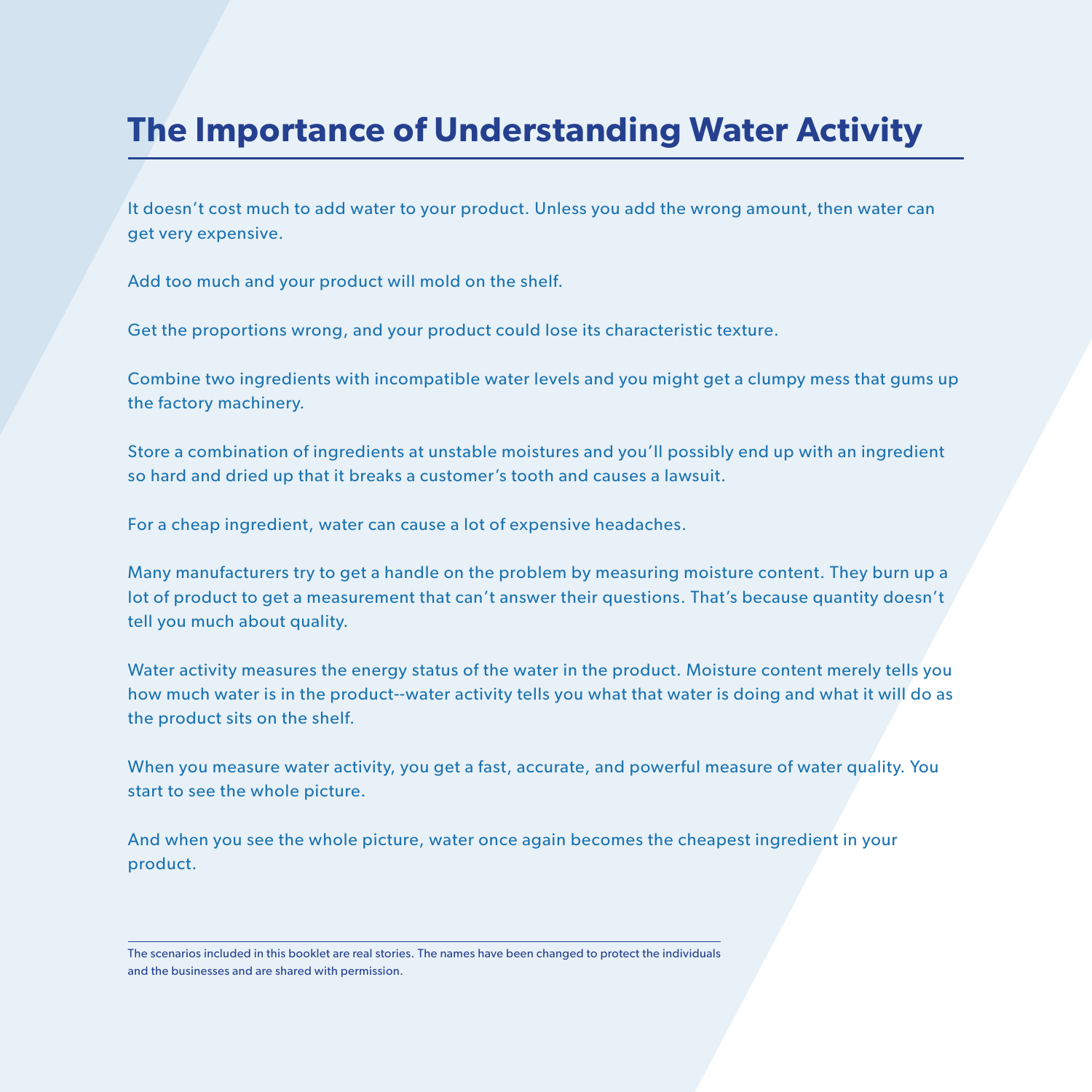### **Scenarios, Science and Solutions**

# $a_w$

| ▶ Safety & Profitability Intersect |   |
|------------------------------------|---|
| Grocery Distribution & Shelf Life  |   |
| ▶ Caking & Clumping                | 5 |
| The Power of Isotherms             |   |
| <b>▶ Moisture Migration</b>        |   |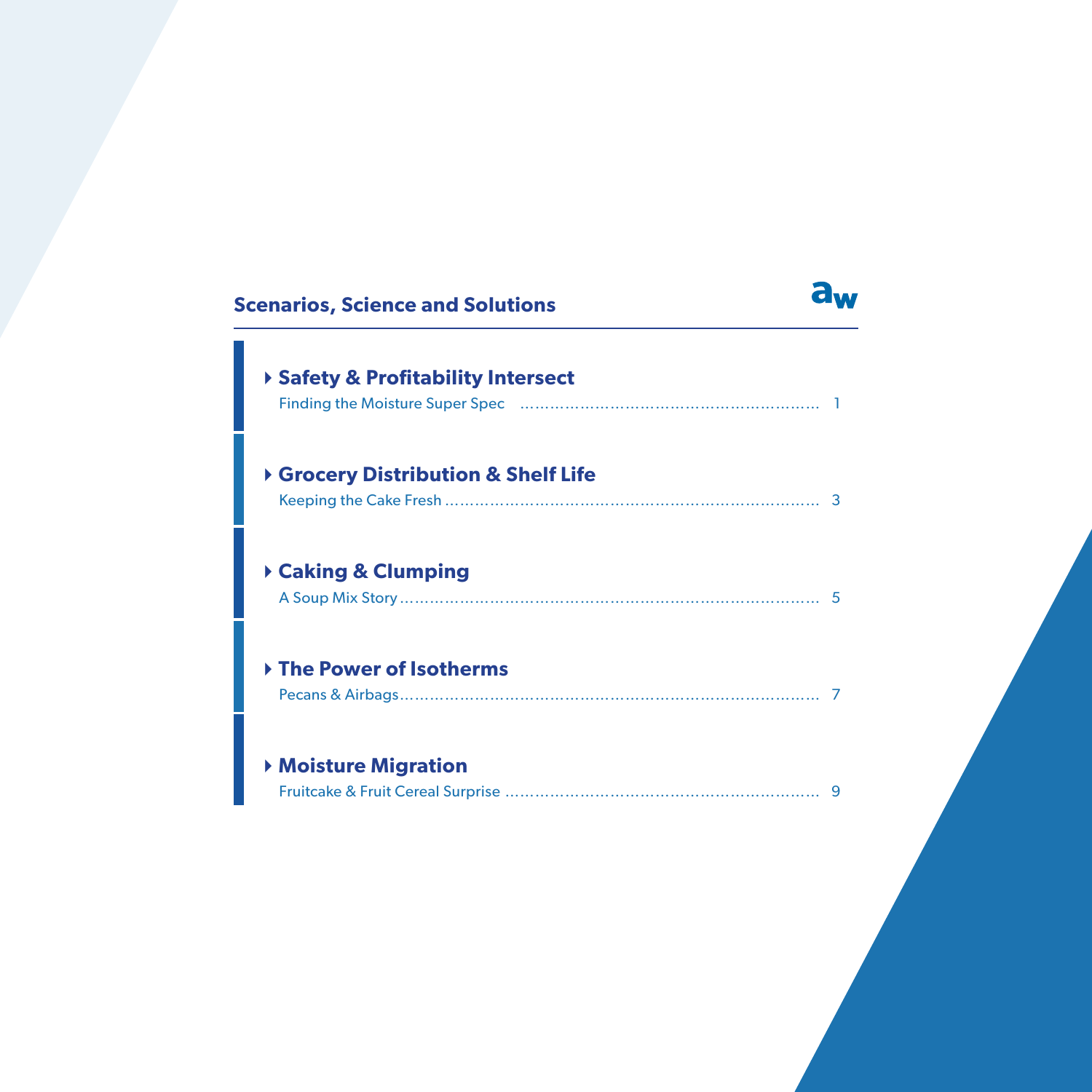# **Finding the Moisture Super-Spec**

QA/QC Specs are a critical part of every operation. Where do you set the standard? How much of a safety margin do you need?

#### **Scenario**

Too many manufacturers measure moisture content and use a by-guess-and-by-golly standard. For example, a pet food manufacturer we know was producing to 8% moisture content. Why? Because at that level, he had never had spoilage problems or shelf life concerns. He had a safe product. But he discovered that he was over-drying, producing a lessappreciated and less profitable product.

#### **Science**

Many manufacturers have decreased costs and increased profits using water activity. You can make good operating decisions based on water activity, because safety information is contained in the actual water activity number.

By reducing water activity, you can rule out the growth of certain classes of microorganisms. At low water activities, you can preclude the growth of microorganisms completely.

Water activity is the only moisture related measurement that is an accepted HACCP critical control point. It is particularly important in intermediate moisture shelf stable food products. In combination with pH, water activity determines which of these intermediate-moisture foods are considered potentially hazardous by the FDA.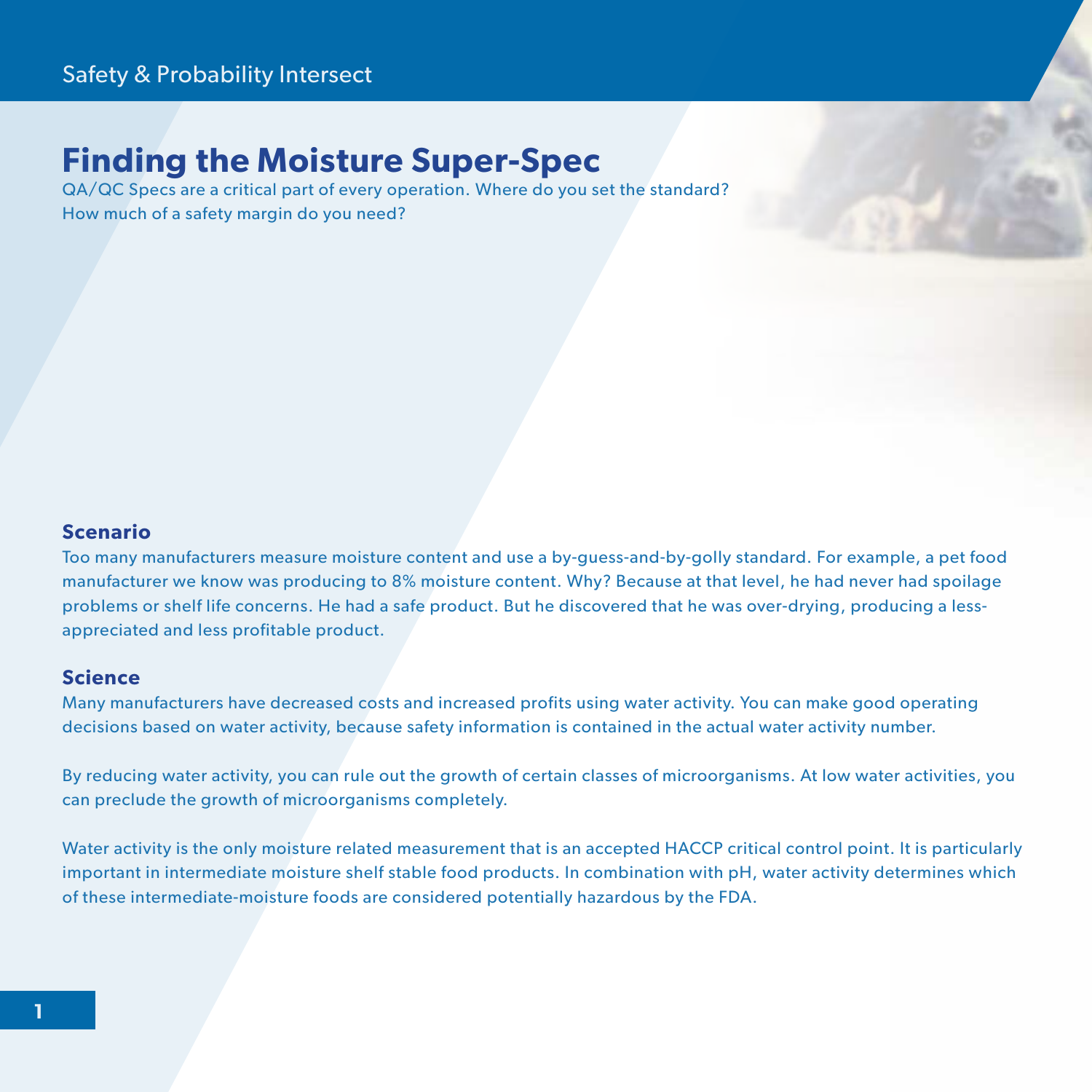

#### **Solution**

 $0.55$ 

When he decided to switch to a water activity spec, he discovered the power of a moisture number tied to both quality and safety.

**0.60-0.50**

0.50

0.60

The water activity of his product as originally produced was  $0.50$  a<sub>w</sub>. He needed to stay below the mold growth limit of 0.65 a<sub>w</sub> to produce a quality shelf stable product. Making the product moister also increased its palatability to pets.

Without knowing his exact costs, we can still infer the profit margin represented by a difference in 0.50  $a_w$  and 0.65  $a_w$ . If he produced 20,000 pounds of product per hour, operating sixteen hours a day five days a week, and sold the product for forty cents a pound, raising the target a<sub>w</sub> level would allow him to produce an additional 1,877,314 pounds of product per year and would generate an additional \$750,925 in revenue. Even better, much of that would be profit since this change would reduce utility costs while keeping man hours, raw material costs, and wear and tear on equipment the same.

Too dry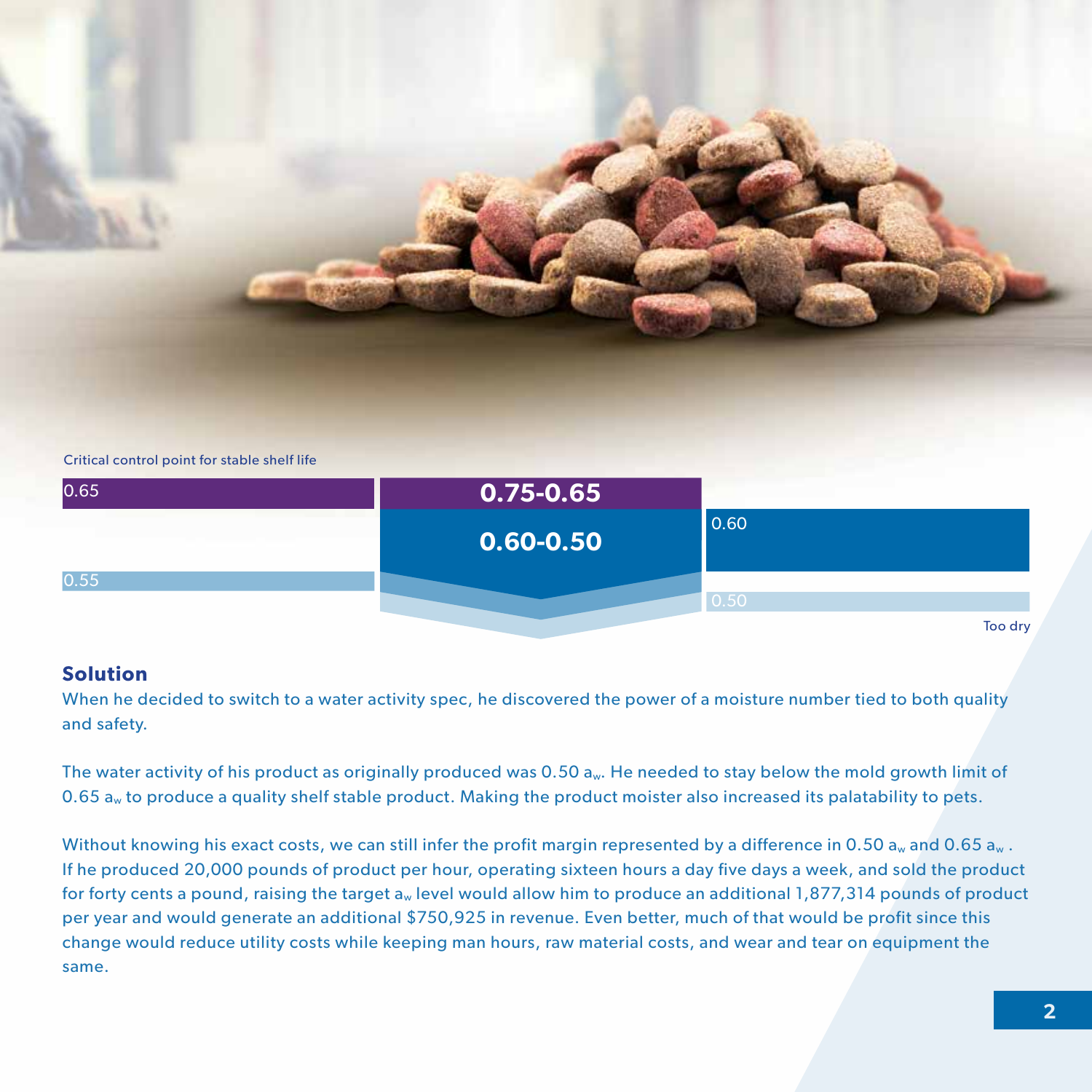# **Keeping the Cake Fresh**

Measuring water activity can predict shelf life. Managing it can increase shelf life–and market success.

#### **Scenario**

MOM & POP Bakery baked exceptional cakes. Local demand was high. Mom and Pop wanted to increase sales by expanding. Unfortunately, their delicious cakes had a shelf life of three days. A three-day shelf life left no time to ship the cakes. How could they keep their quality and simultaneously get longer shelf life?

#### **Science**

Once again, water activity to the rescue. Water activity is a well known predictor of microbial growth. A simple chart shows water activities below which certain molds will not grow. And there's just one chart (right). These values are the same whether you are measuring the water activity of brie or dog food. They don't change when you change your recipe.

Why is water activity the better predictor? Water content measures quantity. It tells you how much water is in the product. Water activity measures quality because it tells you what the water is doing inside the product. Some water is "bound" tied up chemically within the product. The rest is "free." The free water may be used by passing microbes—but only if there is enough available.

Some microorganisms need more water while others need less, but all need a certain amount of free water. Moisture content tells only how much water there is, not how much is available. If you measure the water activity of your product, you will know which bacteria, molds, or fungi can grow on and in it. By reducing the water activity, you can rule out the growth of whole classes of microbes. At low water activities (<0.60), you can preclude the growth of anything at all.

You can reduce your product's a<sub>w</sub> in several ways. Adding humectants like salt and sugar "binds" the water in the product. You haven't reduced the water content, but you have reduced the water activity. You can dry the product in a number of ways; air drying, vacuum drying, freeze drying, and osmotic dehydration all reduce water activity. You can also lower water activity by lowering the temperature of the product. In many cases, a minor recipe change can bring water activity to a safe and shelf-stable level.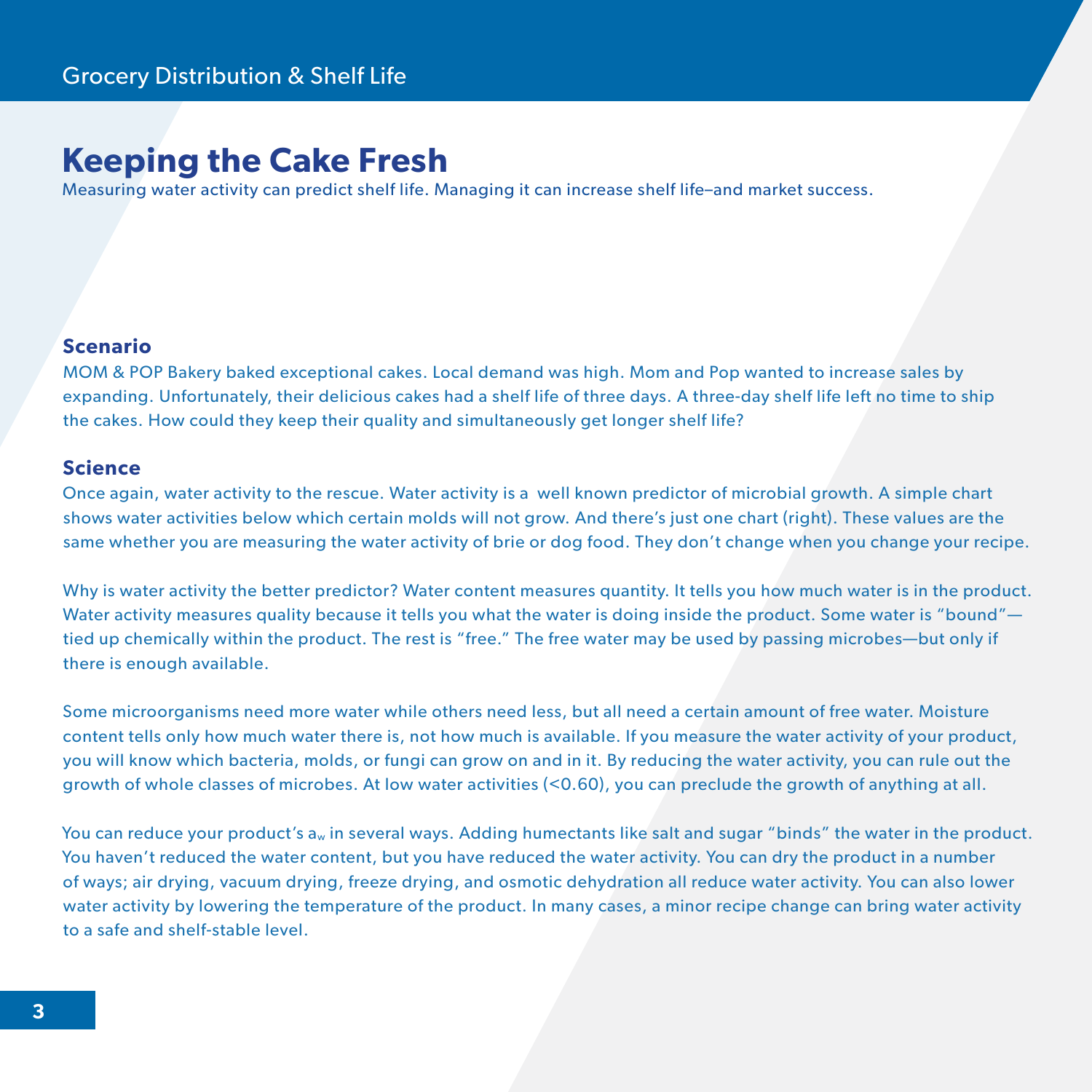#### **Water Activity & Growth of Microorganisms in Food•**

| <b>Range of Water Actvity</b> | Microorganisms Generally Inhibited by<br>Lowest Water Activity in This Range                                                               | <b>Foods Generally Within This Range</b>                                                 |
|-------------------------------|--------------------------------------------------------------------------------------------------------------------------------------------|------------------------------------------------------------------------------------------|
| 1.00-0.95                     | Pseudomonas, Escherlchia, Proteus,<br>Shigells, Klebsiella, Bacillus, Clostridium<br>perfringens, some yeasts                              | Highly perishable (fresh) foods and<br>canned fruits, vegetables, meat, fish<br>and milk |
| 0.95-0.91                     | Salmonella, Vibrio parahaemolyticus, C.<br>botulinum, Serratia, Lactobacillus,<br>Pediococcus, some molds, yeasts<br>(Rhodotorula, Pichia) | Some cheeses (Cheddar, Swiss, Muenster,<br>Provolone) and cured meat (ham)               |
| 0.91-0.87                     | Many yeasts (Candida, Torulopsis,<br>Hansenula), Micrococcus                                                                               | Fermented sausage (salami), sponge<br>cakes, dry cheeses and margarine                   |
| 0.87-0.80                     | Most molds (mycotoxigenic penicillia),<br>Staphyloccocus aureus, most<br>Saccharomyces (bailii) spp.,<br>Debaryomyces                      | Most fruit juice concentrates,<br>sweetened condensed milk and syrups                    |
| 0.80-0.75                     | Most halophilic bacteria, mycotoxigenic<br>aspergilli                                                                                      | Jam, marmalade, marzipan and glacé fruits                                                |
| 0.75-0.65                     | Xerophilic molds (Aspergillus chevalieri,<br>A. candidus, Wallemia sebi),<br>Saccharomyces bisporus                                        | Jelly, molasses, raw cane sugar,<br>some dried fruits and nuts                           |
| 0.65-0.60                     | <b>Osmophilic yeasts (Saccharomyces</b><br>rouxii), few molds (Aspergillus<br>echinulatus, Monascus bisporus)                              | Dried fruits containing 15-20% moisture,<br>some toffees, caramels and honey             |
| $0.60 - 0.50$                 | No microbial proliferation                                                                                                                 | Dry paste and spices                                                                     |
| $0.50 - 0.40$                 | No microbial proliferation                                                                                                                 | Whole egg powder                                                                         |
| 0.40-0.30                     | No microbial proliferation                                                                                                                 | Cookies, crackers and bread crusts                                                       |
| 0.30-0.20                     | No microbial proliferation                                                                                                                 | Whole milk powder and dried vegetables                                                   |

#### **Solution**

Mom & Pop solved their problem with a minor change. They manipulated their recipe while keeping an eye on the changing water activity. The final product kept all the tastiness of the original but with a lower water activity. Their new 9 to 12 day shelf life made shipping—and successful expansion— possible.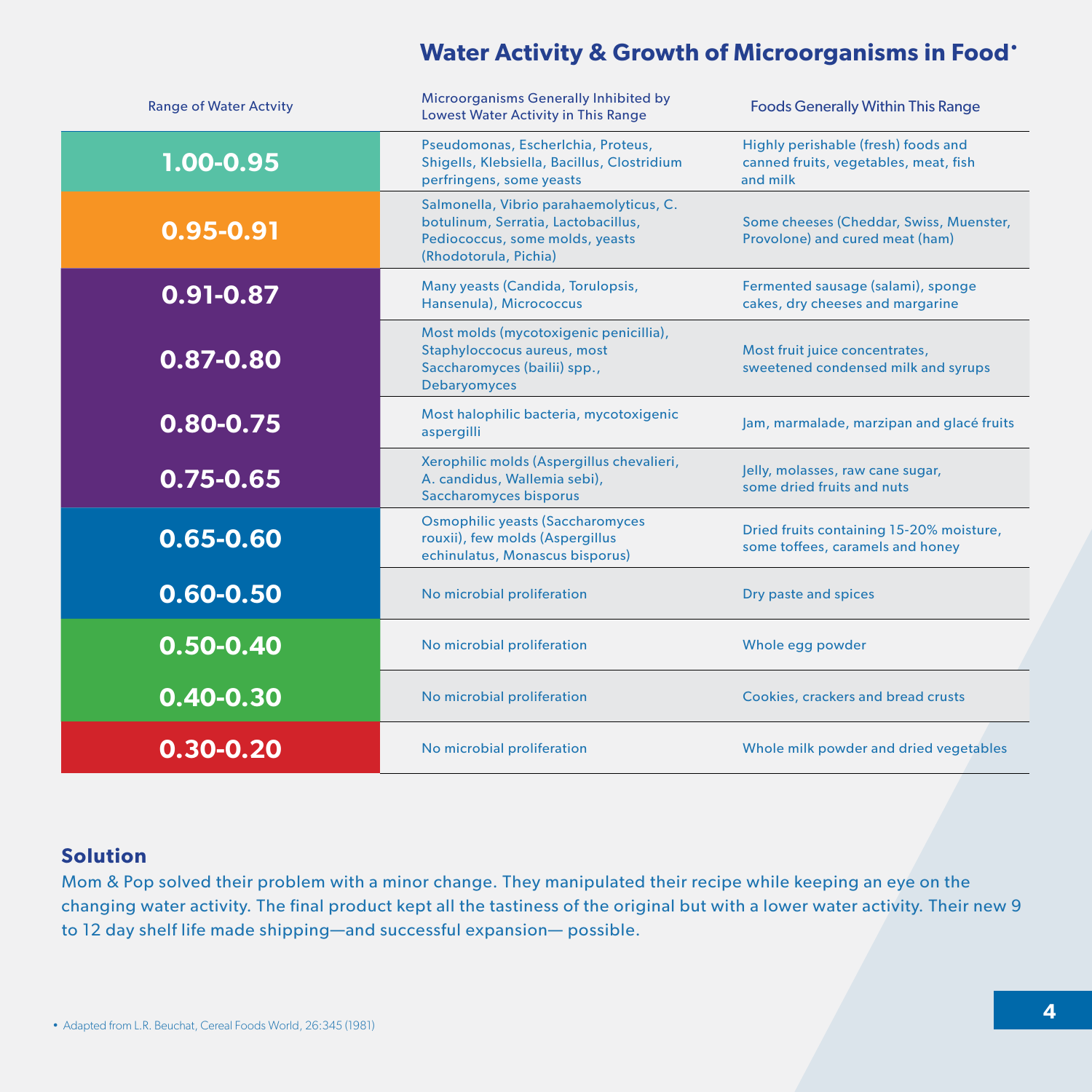# **A Soup Mix Story**

How to mix ingredients without making a mess.

#### **Scenario**

A small dry soup manufacturer was determined to avoid clumped-up soup base. One day he was processing a base with 3% moisture content. He measured some newly received pepper and found it to also have 3% moisture content. Sure that it was safe to mix the two components, he did so and headed out to lunch. The manufacturer returned from lunch, flipped on his processing machinery, and discovered that the whole batch had clumped. He had to throw away the lot. His loss felt even worse as he spent considerable time cleaning up his equipment.



Caking and clumping are ubiquitous problems in the food and pharmaceutical industries. Predicting—and avoiding—the problem means paying attention to three things: time, temperature, and water activity. Over time, free flowing powders will move through the stages of caking. The particles within the powder will get wet, then sticky. Sticky particles will agglomerate, compact, and finally reach the liquefaction stage. The process is affected by particle shape and size, temperature, moisture available within the system, applied pressure, and chemical composition. The problem can be avoided by keeping the powder below a certain water activity.

The soup manufacturer thought he had the process under control. His soup base was dry, the temperature and relative humidity in his processing plant were fine, so why did he end up with a mess?

#### **Science**

This manufacturer was distracted by moisture content numbers. Just like the fruitcake producer on page 12 he thought he had his eye on the ball, but he was actually out of the game completely.

He assumed that soup base at 3% moisture and pepper at 3% moisture would be at equilibrium. However, moisture content numbers don't contain information about equilibrium. To understand the energy of water, and predict whether and in which direction it will move, you have to measure water activity.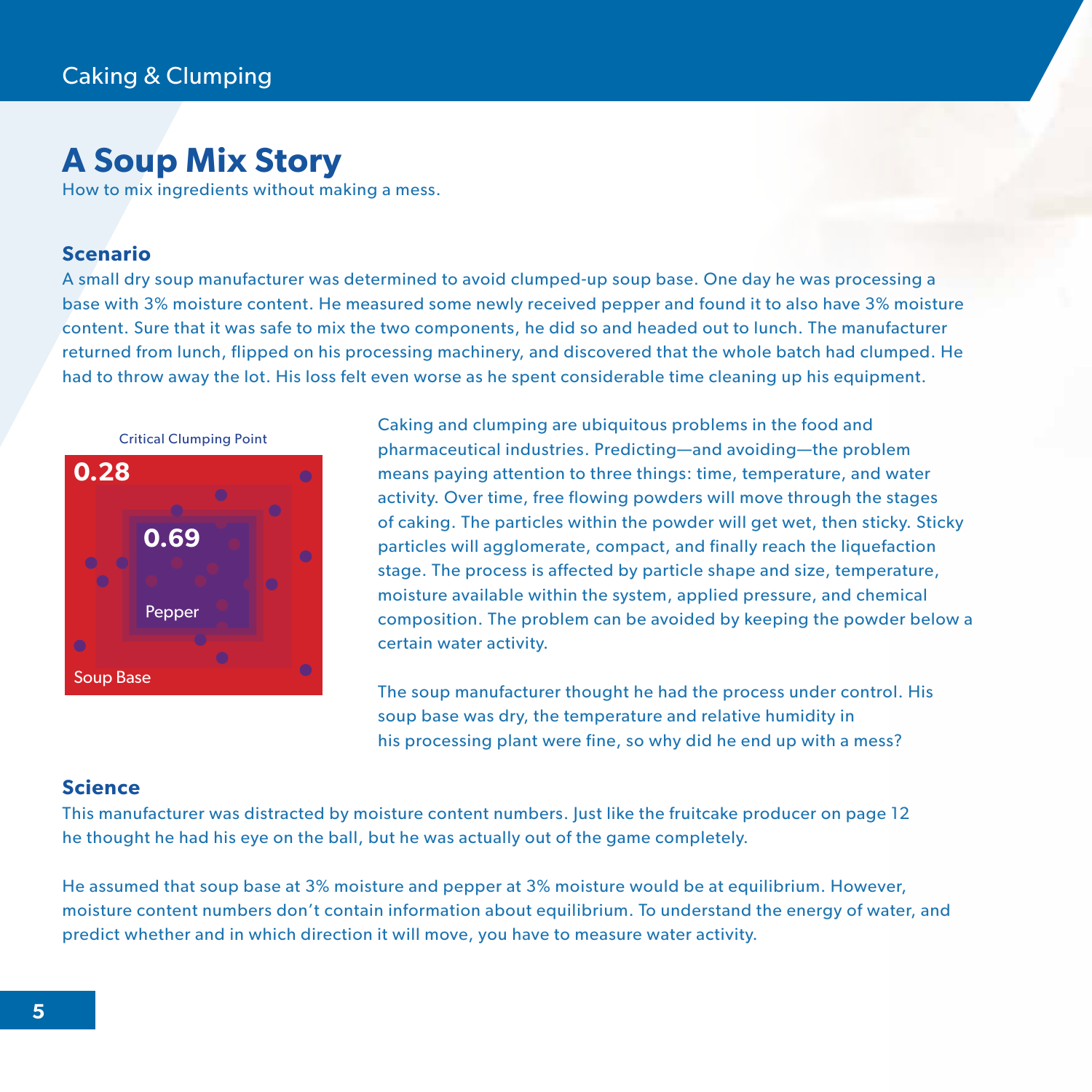

Had he measured water activity, he would have found that the soup base had a water activity of 0.28, while the freshly ground pepper measured 0.69 aw . When he combined the two and allowed the mixture to sit over lunch, water moved from the pepper to the soup base and the water activity of the mixture rose above the critical clumping point.

#### **Solution**

The critical point at which a product will cake or clump is product-specific. It can be determined by creating a highresolution moisture sorption isotherm for the product. Maintain the product below that value, and you will avoid clumping. As the soup manufacturer discovered, adding ingredients at higher water activities can change the water activity of the product. In addition, high ambient humidity and increases in temperature can raise the water activity of the product.

Water activity does not perfectly describe the chemical processes occurring during clumping and caking. Some products, like milk powders, may contain amorphous crystalline compounds. These products are subject to a phenomenon known as "glass transition." When processed or stored above the glass transition temperature, Tg, these powders show stickiness, collapse, crystallization due to the viscosity decrease above Tg and the increased plasticization by water. During collapse, moisture moves from the crystallized to the amorphous regions, leading to the formation of inter-particle liquid bridges, causing particles to stick together. There is no routine method currently available to monitor glass transition during processing. However, a high-resolution isotherm can pinpoint the transition point. By keeping the product below that water activity spec, caking and clumping can be avoided even in glassy products.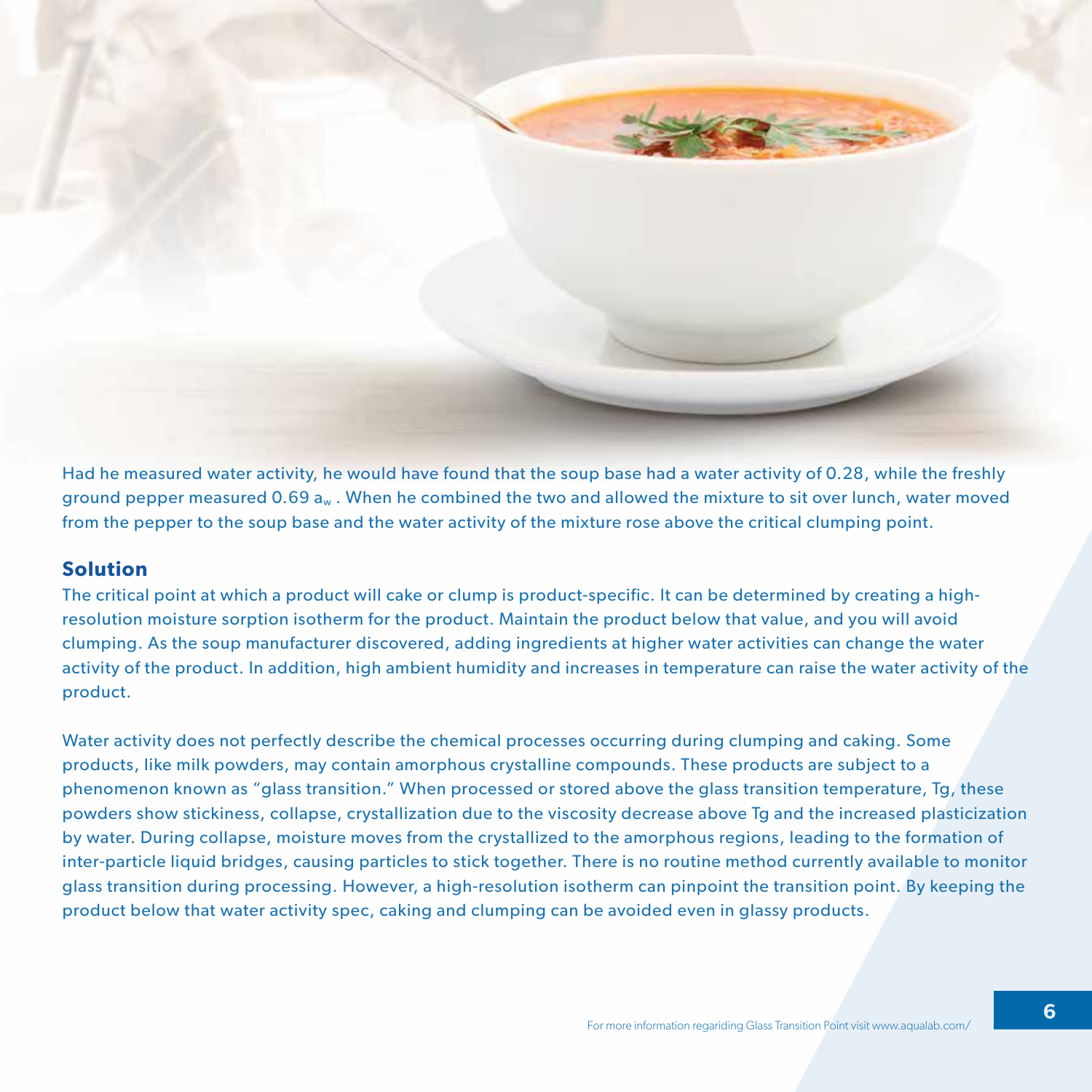# **Pecans & Airbags**

How a "loss-on-drying" method failed to predict spoilage.

#### **Scenario**

Many manufacturers use the "loss-on-drying" method to measure water content. They weigh the original product, dry it out, and weigh again. A pecan grower sold pecans to a school fundraising organization. Ever year he dried his pecans to a moisture content of 4%. For thirteen years, the method worked perfectly. Year fourteen could have been titled "The Return of the Moldy Pecan." Misleading because when you measure moisture content, you need to know how dry is "dry enough."



#### **Science**

Moisture content measurements can be imprecise and misleading. That's because when you measure moisture content, you need to know how dry is "dry enough." But the water content of a safe product varies from product to product and from recipe to recipe. In corn seeds, safe storage means a water content of 12.5% while in mustard seeds, it's 7.5%.

The water activity of a safe product is universal. A simple chart shows the water activity values below which certain molds do not have enough "free" water to grow. For example, below 0.6  $a_w$ , water is so tightly "bound" that it is unavailable to even the most xerophytic fungi. That number is the same for every product, ingredient, and substance.

Moisture content measurements are also imprecise.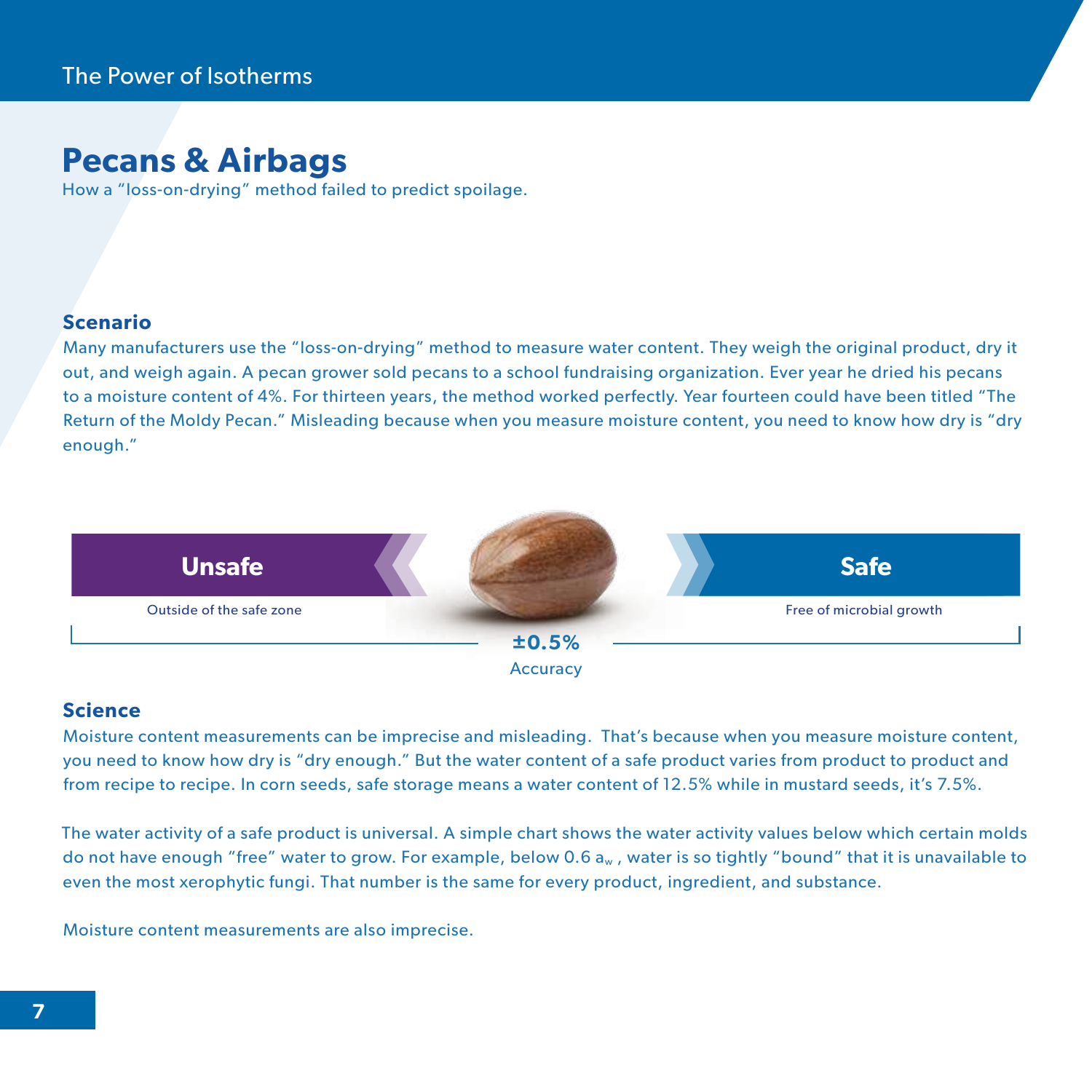

The pecan producer found this out when he checked the water activity of his pecans. A 4% moisture content relates, in pecans, to 0.68  $a_w$ . That's pretty safe. Anything under 0.60  $a_w$  will be totally free from microbial growth. In pecans, that relates to 3.8% moisture content. Unfortunately, the moisture content measurement was only accurate to  $\pm 0.5$ %. That means his fourteenth year pecan shipment had probably closer to 4.5% moisture content and was outside the safe zone.

In fact, the better accuracy, speed and easy measurements of water activity are attractive even to people who need to measure water content. An airbag manufacturer needed to control water content in the chemical propellant (cupric oxide) used in the airbags. He needed a tight control. If the cupric oxide's water content wasn't within spec, the airbag wouldn't inflate. Cupric oxide has a water content of about 0.05%— so low that measurements were hard to make. They required a high precision moisture balance and scrupulous attention to scientific technique. Even under the best conditions, readings were hard to get.

#### **Solution**

After finding the relationship of water content to water activity for cupric oxide, the manufacture found that a change as small as 0.02% moisture content related to a variation of 0.2  $a_w$ . The  $a_w$  meter accuracy of  $\pm$ 0.003  $a_w$  let them measure to tighter controls—and made the measurements much easier to get.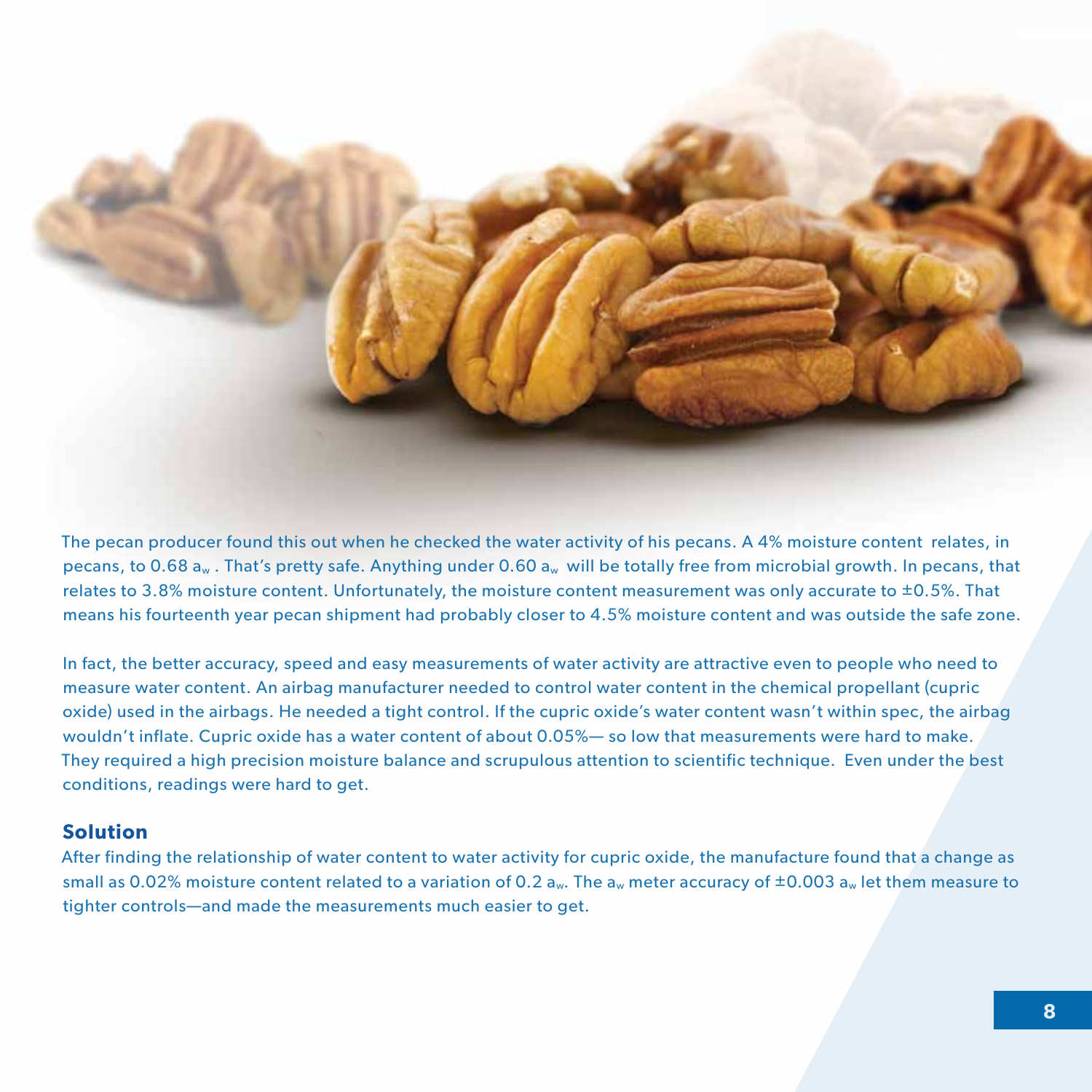# **Fruitcake & Fruit Cereal Surprise**

Every producer needs to know what will happen to their product as it sits on the shelf.

#### **High Activity Lower Activity**

#### Direction of water movement

#### **Scenario**

Shelf stable can mean "won't get moldy," but it covers a lot of other food qualities as well. Take, for example, a well known raisin bran manufacturer. Both the manufacturer and the consumer of the raisin bran expected crunchy flakes and chewy raisins. The consumer got a surprise when he bit into a rock hard raisin and broke a tooth. Soon after, the manufacturer got a surprise in the form of a lawsuit.

Fortunately, not all moisture migration problems end up in a court of law. But if you produce and sell products that contain discrete ingredients, you need to know where the moisture will go as the product sits on a shelf.

A fruitcake manufacturer wants to predict conditions over time in her fruitcake. She doesn't want the cake to get soggier as the fruit pieces get dry and hard. So she measures moisture content. The cake contains 30% water, while the fruit pieces have 50% water. She knows that water wants to come to equilibrium. Therefore, she assumes that water will migrate from the wetter ingredient (the fruit) into the drier ingredient (the cake). Unfortunately, she has her eye on the wrong ball.

#### **Science**

While she's watching the water content and feeling confident of the score, a whole different game is going on at the water activity level. If she continues without knowing the score of that game, she'll suddenly be confronted with a surprise ending—in this case, dried up cake and soggy fruit, because the cake had a higher water activity than the fruit pieces at these moisture contents.

Unless acted on by other forces, water does want to come to equilibrium. But equilibrium occurs when the partial specific Gibbs free energy is the same everywhere in a system. Water activity is a measurement of Gibbs free energy. Moisture content has nothing to do with the energy of the water.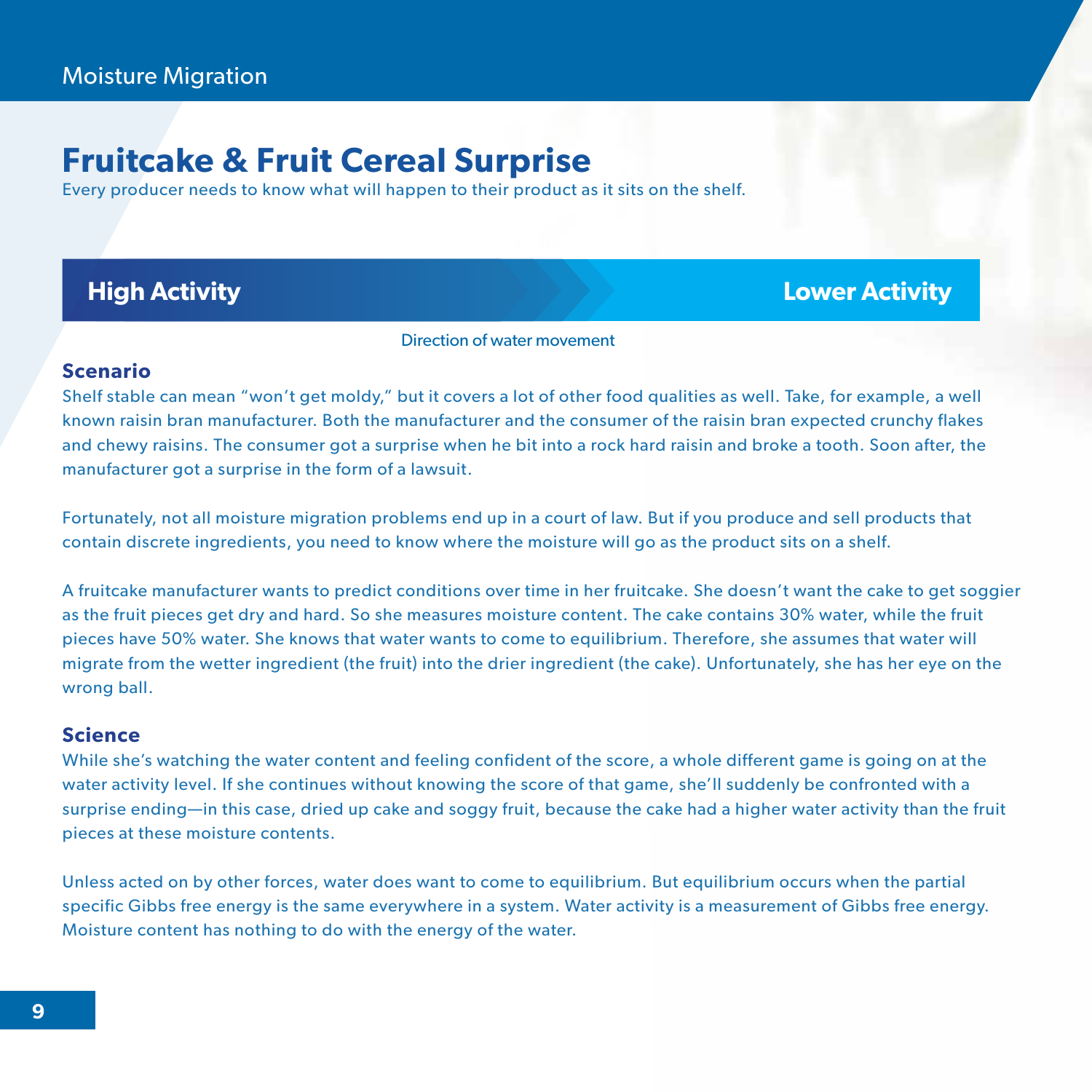

To understand this concept better, think of two tanks of water. One is almost full at 10,000 gallons. The other huge tank is nearly empty, containing only one gallon. Which way will water move? Knowing the water content of the tanks is completely misleading. The volume of water is irrelevant. Water moves from higher pressure to lower pressure, not from full to empty. If we raise the pressure of the nearly empty tank by putting it on top of the almost full tank, that last gallon of water will quickly leave its spacious tank.

Water activity, not moisture content, predicts how water will migrate within a product. The fruitcake manufacturer can develop a recipe in which cake and fruit pieces both have the same water activity. No moisture surprises when this cake is stored and sold--it is a safe, palatable, and shelf-stable product.

#### **Solution**

Knowing the water activity of discrete ingredients can help you decide how to process them. One solution to a moisture migration problem is to lower or raise the water activity of discrete components until they have the same water activity value. You can also retard the diffusion process within a component by increasing its viscosity. An edible barrier, like chocolate coating on the inside of an ice cream cone, can prevent moisture migration. Sometimes aw differences that can't be equalized require separate packaging.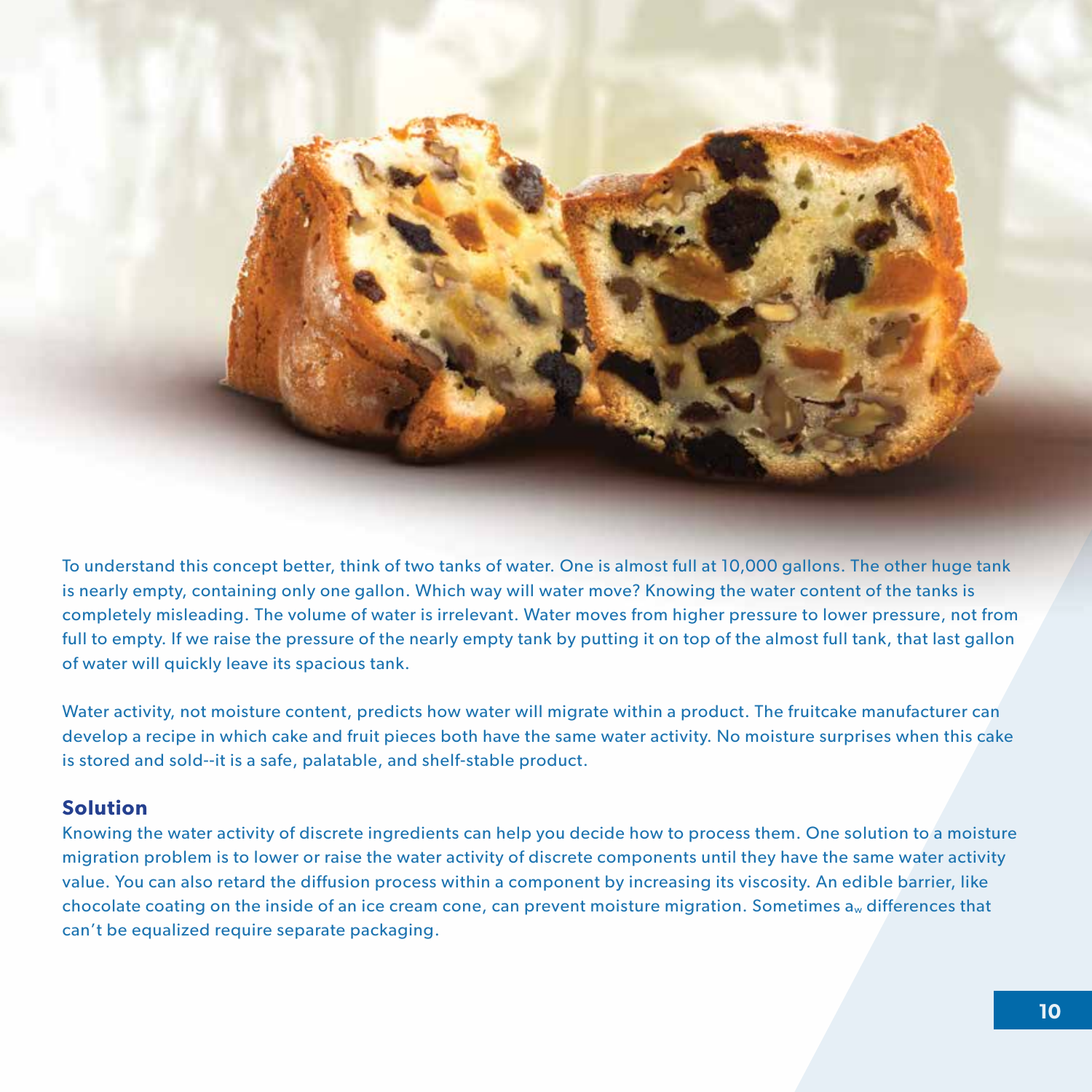#### AquaLab Water Activity Instruments

# **4TE DUO**

**Sensor Types:** Chilled-mirror dew point, Infrared temperature **Accuracy:** ±0.003 aw **Range:** 0.030 to 1.000 aw **Repeatability:** ±0.001 aw **Resolution:** ±0.0001 aw **Measurement Time:** Less than 5 min (most samples) **Operating Environment:** 5 to 50 °C (39.2 to 122 °F) 20 to 80% Relative Humidity (non-condensing) **Temperature Control:** 15 to 50 °C (±0.2 °C) **Universal Power:** 110 V to 220 V AC, 50/60 Hz Less than 0.4 amps **Data Interface:** RS232A Compatible **Test Result Memory:** 8,000 readings (each reading includes water activity, temperature, time, date, operator, and sensor used) **Program Identification:** Alphanumeric; Programmable to display product name, lot, or product ID number **Certifications:** CE; AOAC Approved Method for Measurement of Water Activity

#### **For Volatiles try the AquaLab TDL Water Activity Meter**

#### **The TDL is the First Water Activity Meter COMPLETELY Unaffected by Volatiles**

The newly released AquaLab Tunable Diode Laser (TDL) uses a finely-tuned laser beam to precisely measure the presence of water vapor. The laser beam width--which is less than one nanometer wide--is specific to the commonly occurring isotope of water.

Other vapor molecules--propylene glycol, alcohols, even different isotopes of water--do not affect the reading. The sensor is capable of measuring the water activity of previously impossible to measure samples, including soy sauce, ethanol, even gasoline.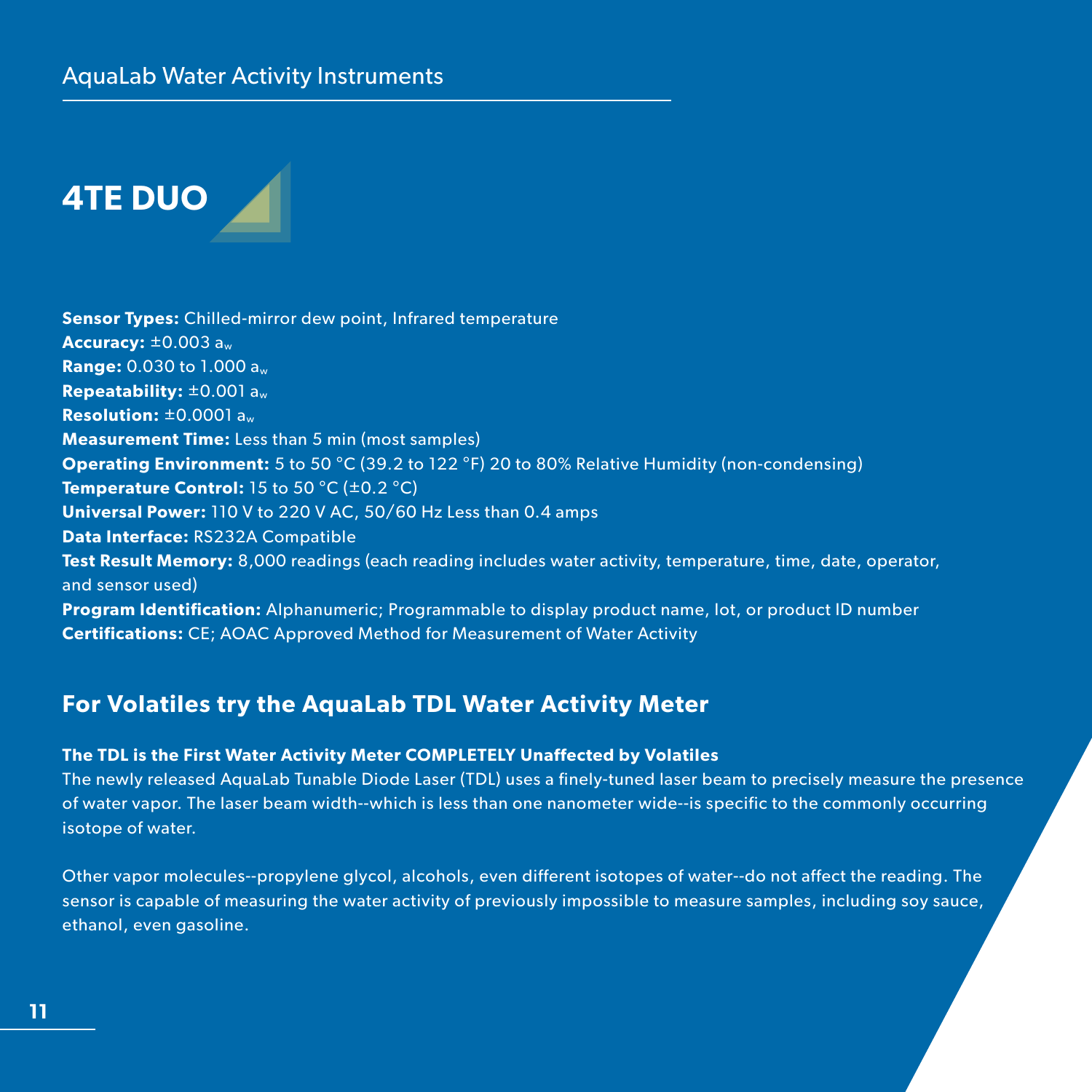

**USA AquaLab Sales: 509-332-2756 | USA Customer Support: 509-332-5601** For service outside USA, contact your local distributor